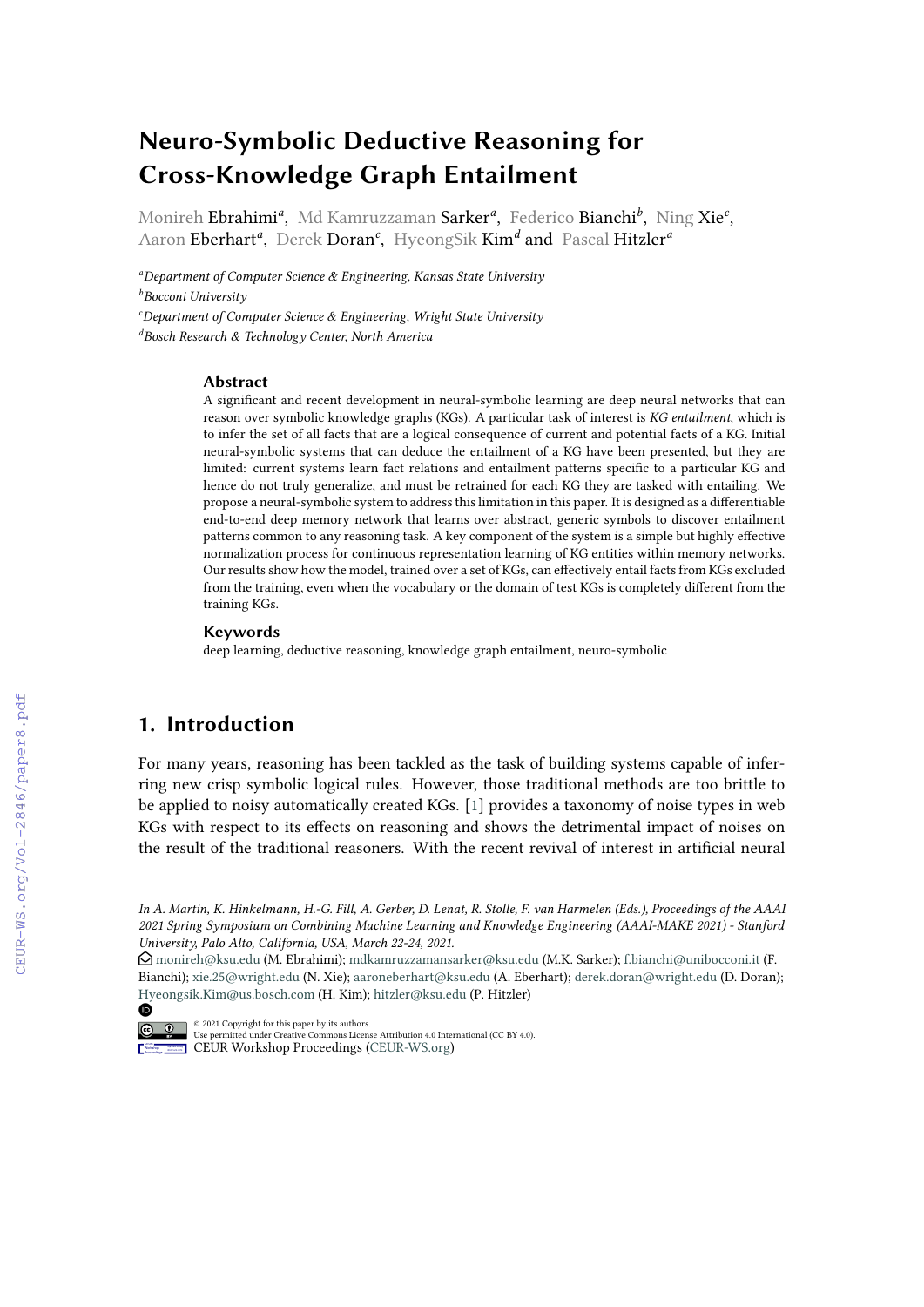networks, the more robust neural link prediction models have been applied vastly for the completion of KGs. These methods [\[2,](#page-10-0) [3,](#page-10-1) [4,](#page-10-2) [5,](#page-10-3) [6\]](#page-10-4) heavily rely on the subsymbolic representation of entities and relations learned through maximization of a scoring objective function over valid factual triples. Thus, the success of such models hinges primarily on the power of those subsymbolic representations in encoding the similarity/relatedness of entities and relations. Recent attempts have focused on neural multi-hop reasoners [\[7,](#page-10-5) [8\]](#page-10-6) to equip the model to deal with more complex reasoning where multi-hop inference is required. More recently, a Neural Theorem Prover [\[9\]](#page-10-7) has been proposed in an attempt to take advantage of both symbolic and sub-symbolic reasoning.

Despite their success, the main restriction common to machine learning-based reasoners is that they are unable to recognize and generalize to different domains or tasks. This inherent limitation follows from both the representations used and the learning process. The major issue comes from the mere reliance of these models on the representation of entities learned during the training or in the pre-training phase stored in a lookup table. Consequently, these models usually have difficulty to deal with out-of-vocabulary (OOV) entities. Although the OOV problem has been addressed in part in the natural language processing (NLP) domain by taking advantage of character-level embedding [\[10\]](#page-10-8), subword units [\[11\]](#page-10-9), Byte-Pair-Encoding [\[12\]](#page-10-10), learning embeddings on the fly by leveraging text descriptions or spelling [\[13\]](#page-11-0), copy mechanism [\[14\]](#page-11-1) or pointer networks [\[15\]](#page-11-2), still these solutions are insufficient for transferring purposes for reasoning. [\[16\]](#page-11-3) shows that the success of natural language inference (NLI) methods is heavily benchmark specific. An even greater source of concern is that reasoning in most of the above sub-symbolic approaches hinges more on the notion of similarity and geometric-based proximity of real-valued vectors (induction) as opposed to performing transitive reasoning (deduction) over them. Nevertheless, recent years have seen some progress in zero-shot relation learning in sub-symbolic reasoning domain[\[17\]](#page-11-4). Zero-shot learning refers to the ability of the model to infer new relations where that relation has not been seen before in training set[\[18\]](#page-11-5). This generalization capability is still quite limited and fundamentally different from our work in terms of both methodology and purpose.

Inspired by these observations, we take a different approach in this work by investigating the emulation of deductive symbolic reasoning using memory networks. Memory networks [\[19\]](#page-11-6) are a class of learning models capable of conducting multiple computational steps over an explicit memory component before returning an answer. Their sequential nature corresponds, conceptually, to the sequential process underlying some deductive reasoning algorithms. The attention modeling corresponds to pulling only relevant information (logical axioms) necessary for the next reasoning step. Besides, as attention can be traced over the run of a memory network, we will furthermore get insights into the "reasoning" underlying the network output.

This paper contributes a recipe involving a simple but effective KG triple normalization before learning their representation within an end-to-end memory network. To perform logical inference in more abstract level, and thereby facilitating the transfer of reasoning expertise from one KG to another, the normalization maps entities and predicates in a KG to a generic vocabulary. Facts in additional KGs are normalized using the same vocabulary, so that the network does not learn to overfit its learning to entity and predicate names in a specific KG. This emulates symbolic reasoning by neural embeddings as the actual names (as strings) of entities from the underlying logic such as variables, constants, functions, and predicates are insub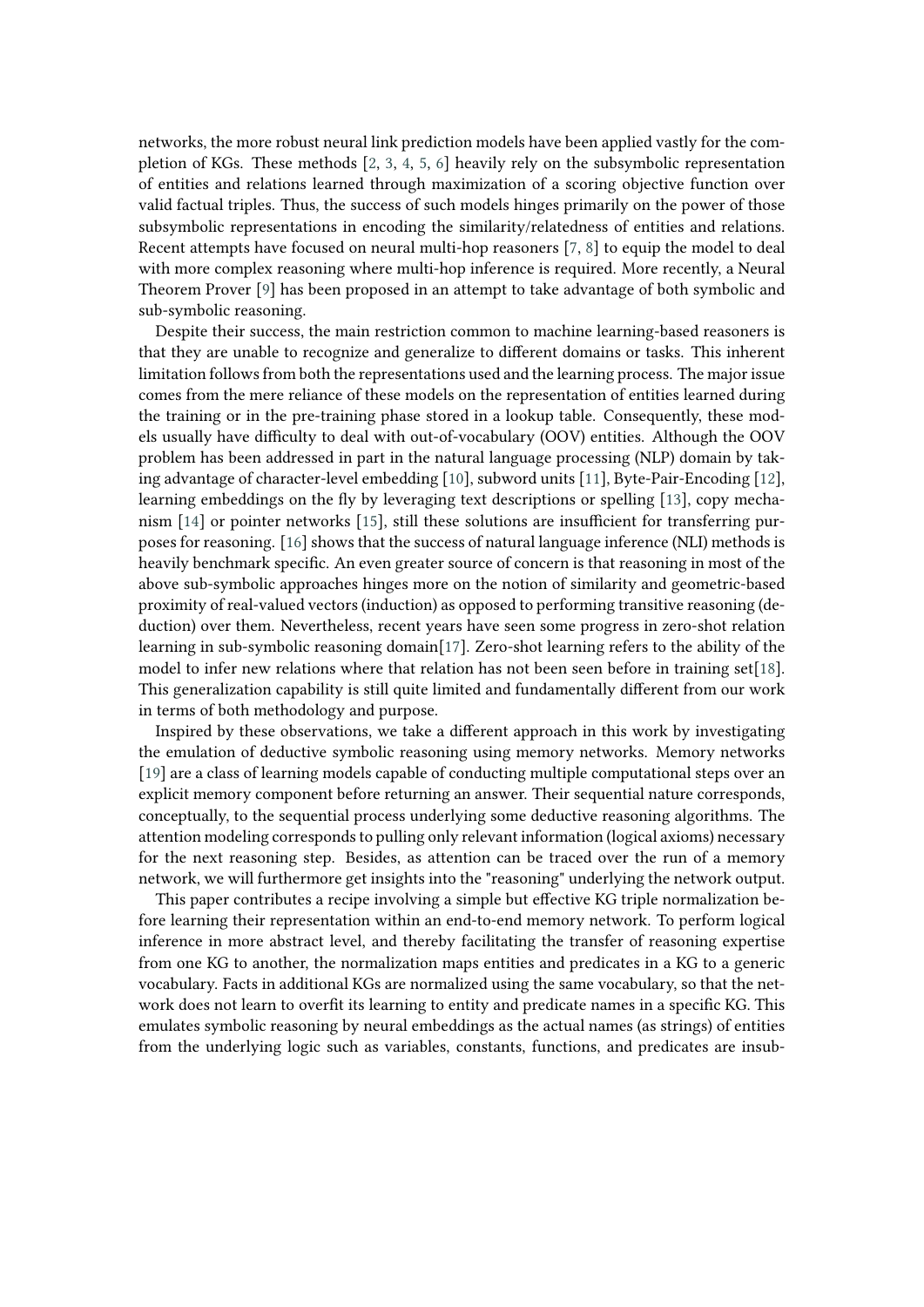stantial for logical entailment in the sense that a consistent renaming across a theory does not change the set of entailed formulas (under the same renaming). Thanks to the term-agnostic feature of our representation, we are able to create a reasoning system capable of performing reasoning over an unseen set of vocabularies in the test phase.

Our contributions are threefold: (i) We present the construction of memory networks for emulating the symbolic deductive reasoning. (ii) We propose an optimization to this architecture using normalization approach to enhance their transfer capability. We show that in an unnormalized setting, they fail to perform well across KGs. (iii) We examine the efficacy of our model for cross-domain and cross-KG deductive reasoning. We also show the scalability of our model (in terms of reduced time and space complexity) for large datasets.

**Related Work** On the issue of doing logical reasoning using deep networks, we mention the following selected recent contributions: Tensor-based approaches have been used [\[20,](#page-11-7) [9,](#page-10-7) [21\]](#page-11-8), following [\[3\]](#page-10-1). However, approaches are restricted in terms of logical expressivity and/or to toy examples [\[22,](#page-11-9) [20\]](#page-11-7). [\[1\]](#page-10-11) perform Resource Description Framework (RDF) reasoning based on KG embeddings. [\[23\]](#page-11-10) considers OWL RL reasoning [\[24\]](#page-11-11). There is a fundamental difference between these contributions and our approach, though: We train our model once, and then the model transfers to all other RDF KGs with good performance. In the above mentioned publications, training is either done on (a part of the) KG which is also used for evaluation, or training is explicitly done on similar KGs, in terms of topic. More precisely, in case of [\[23\]](#page-11-10), it requires re-training for obtaining embeddings for new vocabularies.

#### **2. Problem Formulation**

To explain what we are setting out to do, let us first re-frame the deductive reasoning problem as a classification task. Any given logic  $\mathcal L$  comes with an entailment relation  $\models \mathcal L \subseteq T_{\mathcal L} \times F_{\mathcal L}$ , where  $F_{\mathcal{L}}$  is a subset of the set of all logical formulas (or axioms) over  $\mathcal{L}$ , and  $T_{\mathcal{L}}$  is the set of all theories (or sets of logical formulas) over  $\mathcal{L}$ . If  $T \models F_{\mathcal{L}}$ , then we say that F is *entailed* by T. Re-framed as a classification task, we can ask whether a given pair  $(T, F) \in T_c \times F_c$  should be classified as a valid entailment (i.e.,  $T \models_{\mathcal{C}} F$ ) holds, or as the opposite (i.e.,  $T \not\models_{\mathcal{C}} F$ ). We would like to train a model on sets of examples  $(T, F)$ , such that it learns to correctly classify them as valid or invalid inferences.

We wish to train a neural model that will learn to reason over one set of theories, and can then transfer that learning to new theories over the same logic. This way, our results will demonstrate that the reasoning principles (entailment under the model-theoretic semantics) that underlie the logic have been learned. If we were to train a model such that it learns only to reason over one theory, or a few very similar theories, then that could hardly be demonstrated. One of the key obstacles we face with our task is to understand how to represent training and test data so that they can be used in deep learning settings. To use standard deep learning approaches, formulas – or even theories – will have to be represented over the real coordinate space  $R$  as vectors, matrices or tensors. Many embeddings for RDF (i.e., KGs) have been proposed [\[25,](#page-11-12) [6,](#page-10-4) [26\]](#page-11-13), but we are not aware of an existing embedding that captures what seems important for the deductive reasoning scenario. Indeed, the prominent use case explored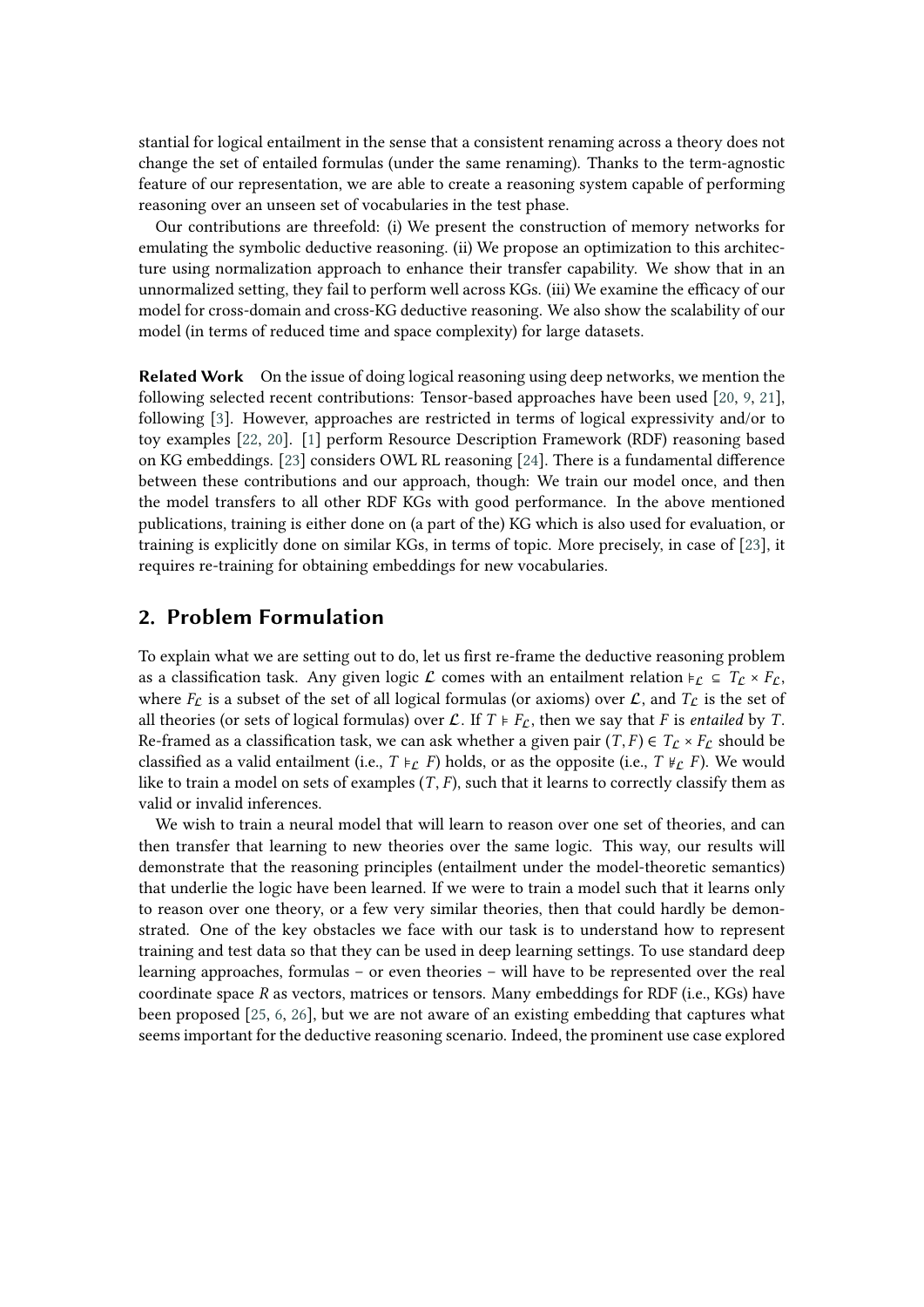for KG embeddings is not deductive in nature; rather, it concerns the problem of the discovery or suggestion of additional links or edges in the graph, together with appropriate edge labels. In this link discovery setting, the actual labels for nodes or edges in the graph, and as such their commonsense meanings, are likely important, and most existing embeddings reflect this. However, for deductive reasoning the names of entities are insubstantial and should not be captured by an embedding. Another inherent problem in the use of such representations across KGs is the OOV problem. While a word lookup table can be initialized with vectors in an unsupervised task or during training of the reasoner, it still cannot generate vector representations for unseen terms. It is further impractical to store the vectors of all words when vocabulary size is huge [\[10\]](#page-10-8). Similarly, memory networks usually rely on word-level embedding lookup tables, i.e., learned with the underlying rationale that words that occur in similar supervised scenarios should be represented by similar vectors in the real coordinate space. That is why they are known to have difficulties dealing with OOV, as a word lookup table cannot provide a representation for the unseen, and thus cannot be applied to NLI over new words [\[13\]](#page-11-0), and for us this would pose a challenge in the transfer to new KGs.

We thus need embeddings that are agnostic to the terms (i.e., strings) used as primitives in the KG. To build such an embedding, we use syntactic normalization: a renaming of primitives from the logical language (variables, constants, functions, predicates) to a set of predefined entity names that are used across different normalized theories. By randomly assigning the mapping for the renaming, the network's learning will be based on the structural information within the theories, and not on the actual names of the primitives. Note that this normalization does not only play the role of "forgetting" irrelevant label names, but also makes it possible to transfer learning from one KG to the other. Indeed, for the approach to work, the network should be trained with many KGs, and then subsequently tested on completely new ones which had not been encountered during training. Our results show that our simple but very effective normalization yields a word-agnostic system capable of deductive reasoning over previouslyunseen RDF KGs containing new vocabulary.

### **3. Model Architecture**

We consider a model architecture that adapts the end-to-end memory network proposed by [\[19\]](#page-11-6) with fundamental alterations necessary for abstract reasoning. A high-level view of our model is shown in Figure [1.](#page-4-0) It takes a discrete set  $G$  of normalized RDF statements (called *triples*)  $t_1, ..., t_n$  that are stored in memory, a query q, and outputs a "yes" or "no" answer to determine if  $q$  is entailed by G. Each of the normalized  $t_i$  and  $q$  contains symbols coming from a general dictionary with V normalized words shared among all of the normalized RDF theories in both training and test sets. The model writes all triples to the memory and then calculates a continuous embedding for  $G$  and  $q$ . Through multiple hop attention over those continuous representations, the model then classifies the query. The model is trained by back-propagation of error from output to the input through multiple memory accesses. We discuss components of the architecture in more detail below.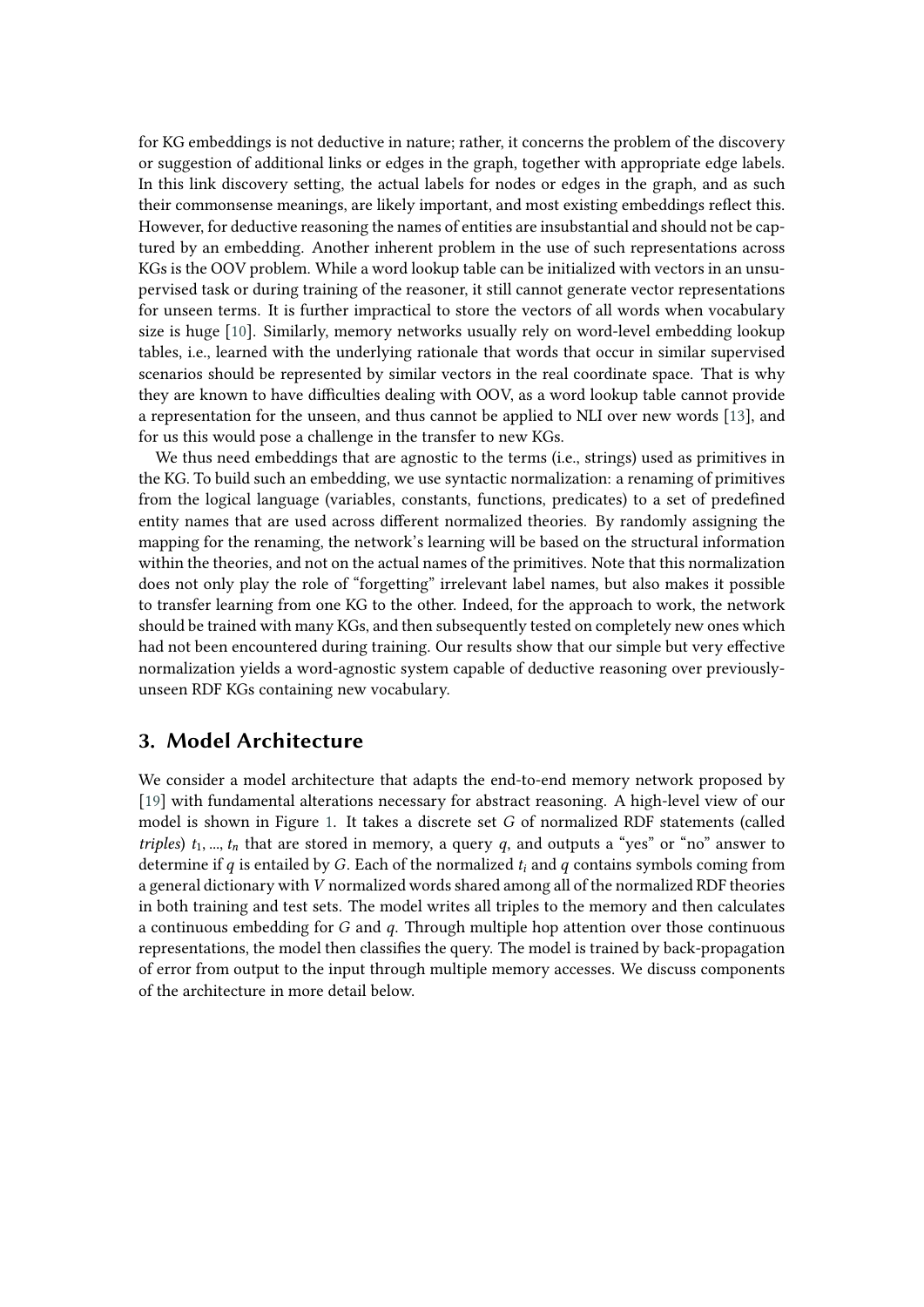

<span id="page-4-0"></span>Figure 1: Diagram of the proposed model, for K=1

**Model Description** The model is augmented with an external memory component that stores the embeddings of the normalized triples in our KG. This memory is defined as an  $n \times d$ tensor where  $n$  denotes the number of triples in the KG and  $d$  is the dimensionality of the embeddings. The KG is stored in the memory vectors from two continuous representations of  $m_i$  and  $c_i$  obtained from two input and output embedding matrices of A and C with size  $d \times V$ where  $V$  is the size of vocabulary. Similarly, the query  $q$  is embedded via a matrix  $B$  to obtain an internal state  $u$ . In each reasoning step, those memory slots useful for finding the correct answers should have their contents retrieved. To enable this, we use an attention mechanism for  $q$  over memory input representations by taking an internal product followed by a softmax:

<span id="page-4-1"></span>
$$
p_i = \text{Softmax}(u^T(m_i))
$$
\n
$$
\text{where} \quad \text{Softmax}(a_i) = \frac{e^{(a_i)}}{\sum_i e^{(a_j)}}.
$$
\n(1)

Equation [\(1\)](#page-4-1) calculates a probability vector  $p$  over the memory inputs, the output vector  $o$  is then computed as the weighted sum of the transformed memory contents  $c_i$  with respect to their corresponding probabilities  $p_i$  by  $o = \sum_i p_i c_i$ . This describes the computation within a single hop. The internal state of the query vector updates for the next hop as  $u^{k+1} = u^k + o^k$ . The process repeats  $K$  times where  $K$  is the number of computational hops. The output of the  $K^{th}$  hop is used to predict the label  $\hat{a}$  by passing  $o^{K}$  and  $u^{K}$  through a weight matrix of size  $V \times d$  and a softmax:

$$
\hat{a} = \text{Softmax}(W(u^{K+1})) = \text{Softmax}(W(u^k + o^k)).
$$

Figure [1](#page-4-0) shows the model for  $K = 1$  (1 hop). The learning parameters are the matrices A, B, C, and  $W$ .

**Memory Content** There is a plethora of logics which could be used for our investigation. Here we use RDF. The RDF [\[27\]](#page-11-14) is an established and widely used W3C standard for expressing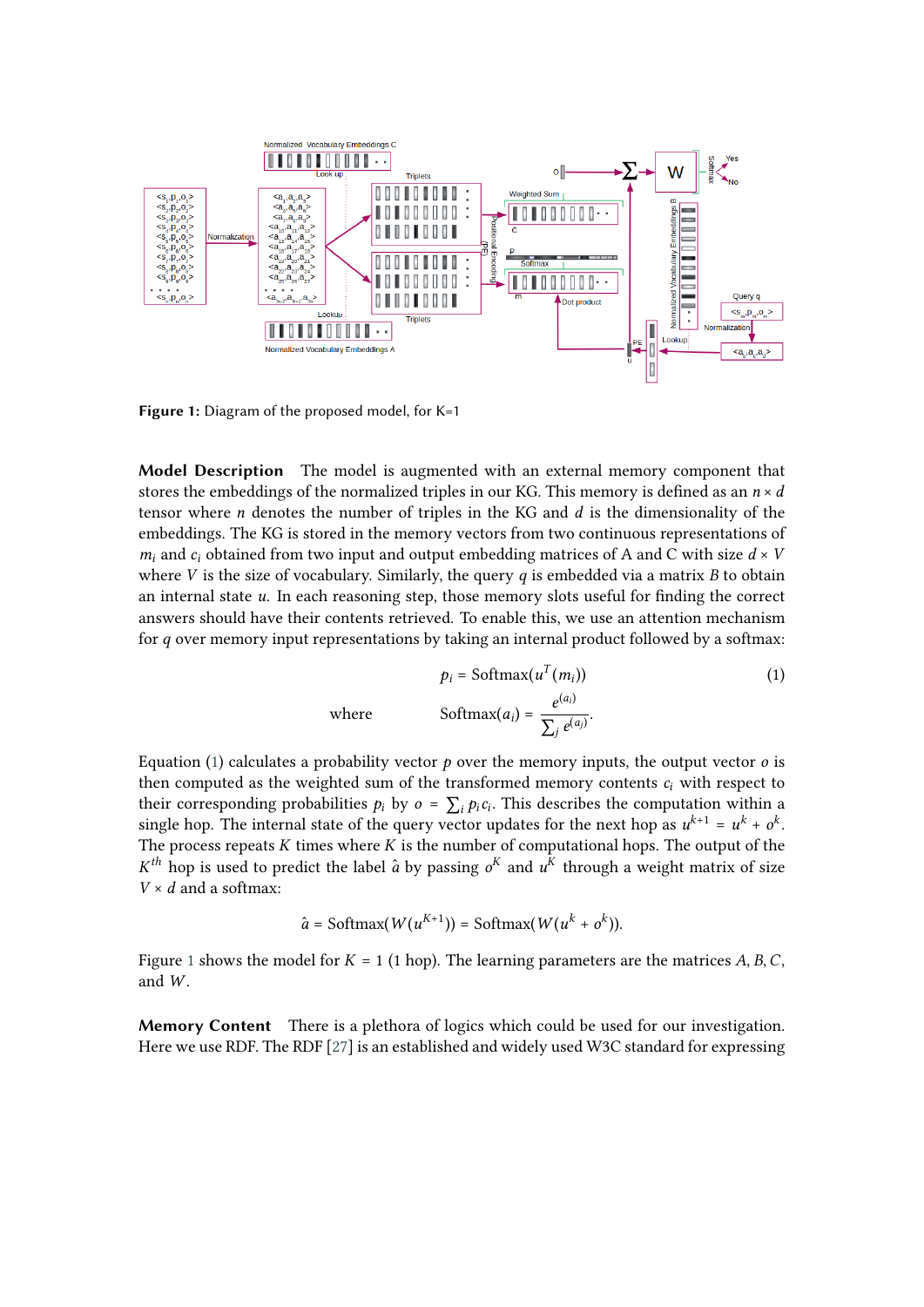KGs. An RDF KG is a collection of statements stored as triples (e1, r, e2) where e1 and e2 are called *subject* and *object*, respectively, while  $r$  is a relation binding  $e_1$  and  $e_2$  together. Statements can constitute base facts (logically speaking, in this case  $e_1$  and  $e_2$  would be constants, and  $r$  a binary predicate) or simple logical axioms (e.g.,  $e_1$  and  $e_2$  could identify unary prediates or *classes*, and r would be class subsumption or material implication). Every entity in an RDF KG is represented by a unique Universal Resource Identifier (URI). We normalize these triples by systematically renaming all URIs which are not in the RDF/RDFS (Schema) namespaces as discussed previously. Each such URI is mapped to a set of arbitrary strings in a predefined set  $\mathcal{A} = \{a_1, ..., a_n\}$ , where *n* is taken as a training hyper-parameter giving an upper bound for the largest number of entities in a KG the system will be able to handle. Note that URIs in the RDF/RDFS namespaces are not renamed, as they are important for the deductive reasoning according to the RDF model-theoretic semantics. Consequently, each normalized RDF KG will be a collection of facts stored as triples  $\{(a_i, a_j, a_k)\}.$ 

It is important to note that each symbol is mapped into an element of  $A$  regardless of its position in the triple, and whether it is a subject or an object or a predicate. Yet the position of an element within a triple is an important feature to consider. Thus we employ a positional encoding(PE) [\[19\]](#page-11-6) to encode the position of each element within the triple. Let *j*th element of *i*th triple be  $t_{i,j}$ . This gives us memory vector representation of each triple as  $m_i = \sum_i l_j \circ t_{i,j}$ , where  $\circ$  is the Hadamard (element-wise) product and  $l_j$  is a column vector with the structure  $l_{k,i} = (1-j/3) - (k(1-2j/3)/d)$  (assuming 1-based indexing), where d is the size of the embedding vector in the memory embedding matrix and the 3 in the denominator corresponds to the number of elements in an RDF triplet. Each memory slot thus represents the positional-weighted summation of each triplet. The positional encoding ensures that the order of the elements now affects the encoding of each memory slot.

#### **4. Evaluation**

The RDF semantics standard specification [\[28\]](#page-11-15) describes a prodecural semantics based on 13 completion rules, which can be used to algorithmically compute logical consequences. The completion of an RDF KG is in general infinite because, by definition, there is an infinite set of facts (related to RDF-encodings of lists) which are always entailed – however for practical reasons, and as recommended in the standard specification, only certain finite subsets are computed as completions of RDF KGs, and we do the same.

**Dataset** There are many RDF KGs available on the World Wide Web that can be used to create our own dataset. For this purpose, we have collected RDF datasets from the Linked Data Cloud<sup>[1](#page-5-0)</sup> and the Data Hub<sup>[2](#page-5-1)</sup> to create our datasets.<sup>[3](#page-5-2)</sup> Our training set (which by coincidence was based on RDF data conforming also to the OWL standard [\[24\]](#page-11-11) and which we call an "OWLcentric" dataset) is comprised of a set of RDF KGs each of size 1,000 triples, sampled from populating around 20 OWL ontologies with different data. In order to test our model's ability

<span id="page-5-0"></span><sup>1</sup>https://lod-cloud.net/

<span id="page-5-1"></span><sup>2</sup>https://datahub.io/

<span id="page-5-2"></span><sup>3</sup>https://github.com/Monireh2/kg-deductive-reasoner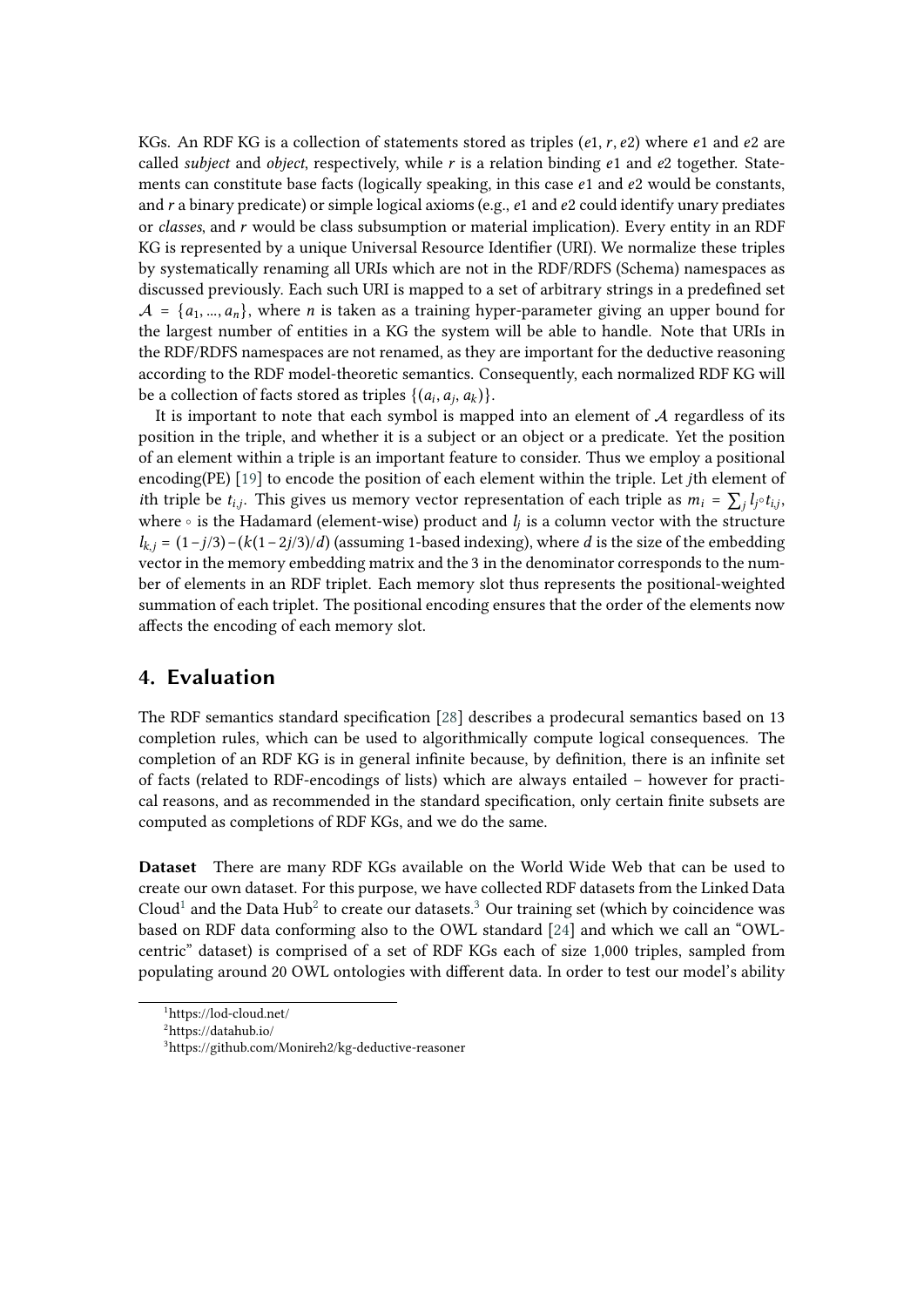to generalize to completely different datasets, we have collected another dataset which we call the OWL-Centric Test Set. Furthermore, to assure our evaluation represents real-world RDF data completely independent of the training data, we have used almost all RDF KGs listed in a recent RDF quality survey [\[29\]](#page-11-16); we call this the Linked Data test set. Further, to test the limitations of our model on artificially difficult data, we have created a small synthetic dataset which requires long reasoning chains if done with a symbolic reasoner.

For each KG we have created the finite set of inferred triples using the Apache Jena<sup>[4](#page-6-0)</sup> API. These inferred triples comprise our positive class instances. For generating invalid instances we used the following two methods. In the first, we generated non-inferred triples by random permutation of triple entities and removing those triples which were entailed. In the second scenario, which serves as our final quality check for not including trivially invalid triples in our dataset, we created invalid instances using the *rdf:type* predicate. More specifically, for each valid triple in the dataset, we replaced one of the elements (chosen randomly), with another random element which qualifies for being placed in that triple based on its *rdf:type* relationships. The datasets created by this strategy are marked with superscript "a" in Table [1.](#page-8-0)

**Training Details** Trainings were done over 10 epochs using the Adam optimizer with a learning rate of  $\eta = 0.005$ , a learning rate decay of  $\eta/2$ , and a batch size of 100 over triples. For the final batches of queries for each KG, we have used zero-padding to the maximum batch size of 100. The capacity of the external memory is 1,000 which is also the maximum size of our KGs. We used a linear starting of 1 epoch where we have removed the softmax from each memory layer except for the final layer. L2 norm clipping of max 40 was applied to the gradient. The memory input/output embeddings are vectors of size 20. The embedding matrices of A, B, and C therefore are of size  $|V| \times d = 3,033 \times 20$ , where 3,033 is the size of the normalized generic vocabulary plus RDF(S) namespace vocabulary. Unless otherwise mentioned, we have used  $K = 10$ . Adjacent weight sharing was used where the output embedding of one layer is the input embedding of the next one, as in  $A^{k+1} = C$ . Similarly, the answer prediction weight matrix  $\overrightarrow{W}$  gets copied to the final output embedding  $C^{K}$  and query embedding is equal to the first layer input embedding as in  $B = A^1$ . All the weights are initialized by a Gaussian distribution with  $\mu = 0$  and  $\sigma = 0.1$ . We would like to emphasize again that one and the same trained model was used in the evaluation over different test sets. We did not retrain, e.g., on Linked Data for the Linked Data test set.

**Quantitative Results** We now present and discuss our evaluation results. Our evaluation metrics are average of precision and recall and f-measure over all the KGs in the test set, obtained for both valid and invalid sets of triples. We also report the recall for the class of negatives (specificity) to interpret the result more carefully by counting the number of true negatives. Additionally, as mentioned earlier, we have done zero-padding for each batch of queries with size less than 100. This implies the need for introducing another class label for such zero paddings both in the training and test phase. We have not considered the zero-padding class in the calculation of precision, recall and f-measure. Through our evaluations, however, we have observed some missclassifications from/to this class. Thus, we report accuracy as well.

<span id="page-6-0"></span><sup>4</sup>https://jena.apache.org/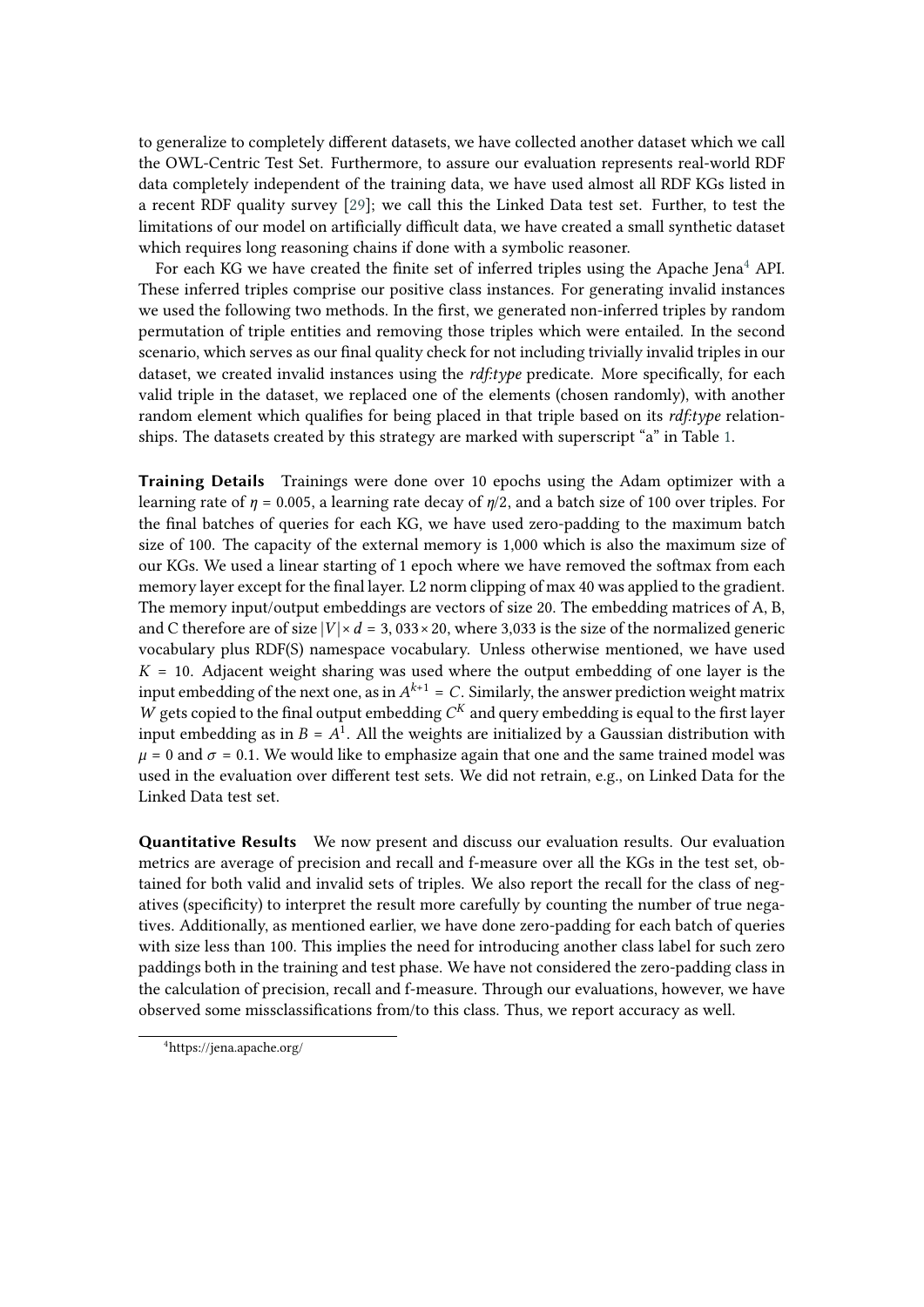To the best of our knowledge there is no architecture capable of conducting deductive reasoning on completely unseen RDF KGs. In addition, NTP and LTNs appear to have severe scalability issues, which means we cannot compare them to our system at scale. Neighbourhood approximated Neural Theorem Provers [\[30\]](#page-11-17) heavily rely on entity embeddings, making it unsuitable for our goal, as discussed. That is why we have considered the non-normalized embedding version of our memory network as a baseline. Similarly, Graph-to-Graph learning architecture [\[1\]](#page-10-11) is ontology-specific model. In fact, after training such model on one domain, you need to adapt the model hyper-parameters for another one and start the training from scratch on a different width model. Beside that, the Graph-to-Graph model is not scalable to large ontologies like DBpedia; instead it restricts the vocabulary to small restricted domain datasets. These inherent limitations for cross-ontology adaptation and the generative nature of the model (as opposed to classification in our setup) makes the comparison impossible.

Our technique shows a significant advantage over the baseline as shown in Table [1.](#page-8-0) A further even more important benefit of using our normalization model is its training time. In fact, this considerable time complexity difference is the result of the remarkable size difference of embedding matrices in the original and normalized cases. For instance, the size of embedding matrices to be learned by our algorithm for the normalized OWL-Centric dataset is 3, 033×20 as opposed to 811, 261 × 20 for the non-normalized one (and 1, 974, 062 × 20 for Linked Data which is prohibitively big). That has caused a remarkably high decrease in training time and space complexity and consequently has helped the scalability of our memory networks. In case of the OWL-Centric dataset, for instance, the space required for saving the normalized model is 80 times less than the intact model ( $\approx 4GB$  after compression). Nevertheless, the normalized model is almost 40 times faster to train than the non-normalized one for this dataset. Our normalized model trained for just a day on OWL-Centric data but achieves better accuracy, whereas it trained on the same non-normalized dataset more than a week on a 12-core machine. Hence, the importance of using normalization cannot be emphasized enough.

To further get an idea of how our model performs on different data sources, we have applied our approach on multiple datasets with various characteristics. The result across all variations are given in Table [1.](#page-8-0) From this Table we can see that, apart from our strikingly good performance compared to the baseline, there are number of other interesting points: Our model gets even better results on the Linked Data task while it has trained on the OWL-Centric dataset. We hypothesize that this may be due to a generally simpler structure of Linked Data, but validating this will need further research.

The large portion of our few false negative instances come from the inability of our model to infer that all classes are subclass of themselves. Another interesting observation is the poor performance of our algorithm when it has trained on the OWL-Centric dataset and tested on a tricky version of the Linked Data. In that case our model has classified most of the triples to the "yes" class and this has led to low specificity (recall for "no" class) of 16%. This seems inevitable because in this case the negative instances bear close resemblance to the positives ones, making differentiation more challenging. However, training the model on the tricky OWL-Centric dataset has improved that by a substantial margin (more than three times). In case of our particularly challenging synthetic data, performance is not as good, and this may be due to the very different nature of this dataset which would require much longer reasoning chains than the non-synthetic data. Our training so far has only been done on real-world datasets; it may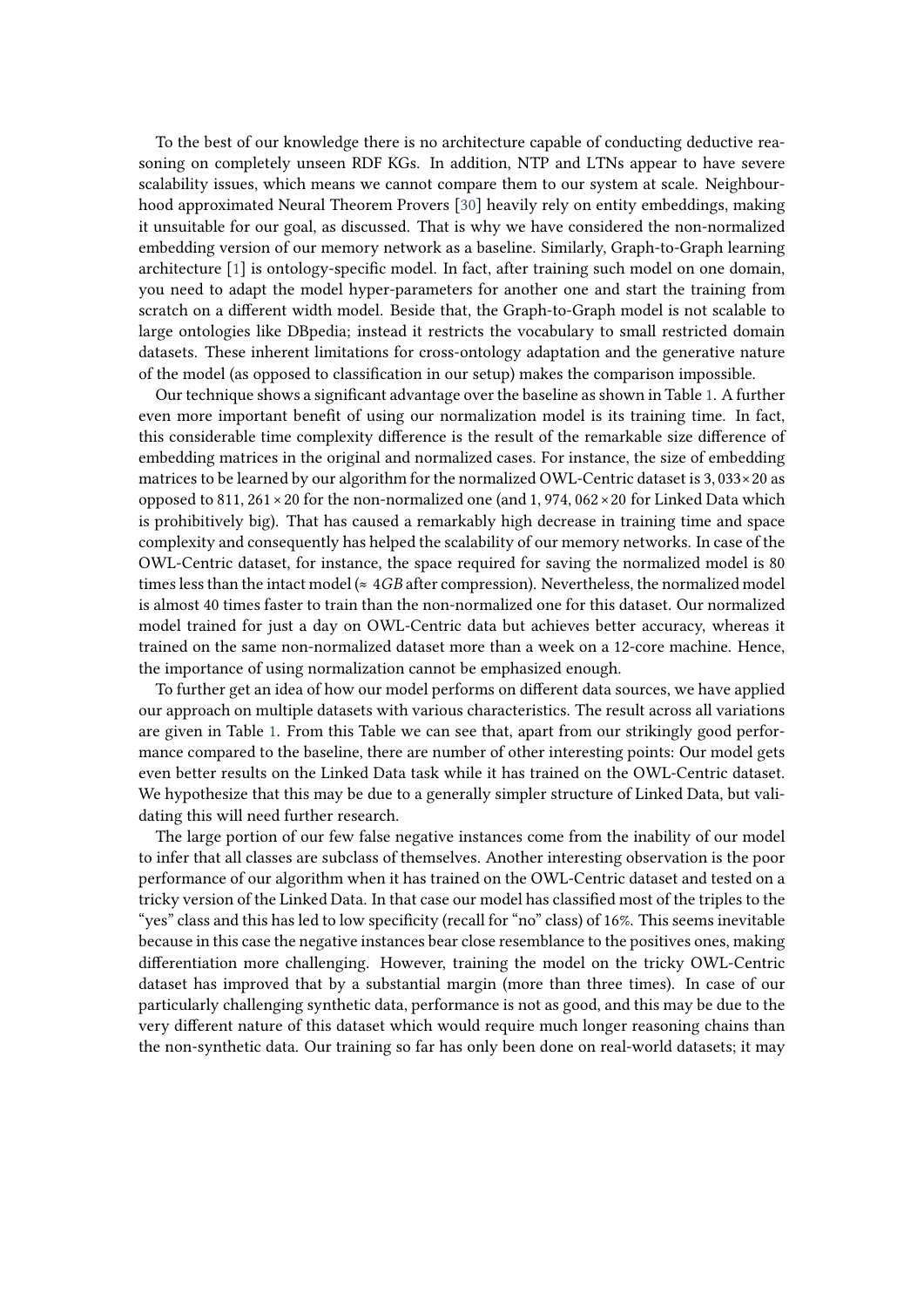| <b>Training Dataset</b>          | <b>Test Dataset</b>                   |                            | Valid Triples Class |           | <b>Invalid Triples Class</b> | Accuracy     |           |    |  |
|----------------------------------|---------------------------------------|----------------------------|---------------------|-----------|------------------------------|--------------|-----------|----|--|
|                                  |                                       | Precision                  | Recall              | F-measure | Precision                    | Recall       | F-measure |    |  |
|                                  |                                       |                            | /Sensitivity        |           |                              | /Specificity |           |    |  |
| <b>OWL-Centric Dataset</b>       | Linked Data                           | 93                         | 98                  | 96        | 98                           | 93           | 95        | 96 |  |
| OWL-Centric Dataset (90%)        | OWL-Centric Dataset (10%)             | 88                         | 91                  | 89        | 90                           | 88           | 89        | 90 |  |
| <b>OWL-Centric Dataset</b>       | OWL-Centric Test Set b                | 79                         | 62                  | 68        | 70                           | 84           | 76        | 69 |  |
| <b>OWL-Centric Dataset</b>       | Synthetic Data                        | 65                         | 49                  | 40        | 52                           | 54           | 42        | 52 |  |
| <b>OWL-Centric Dataset</b>       | Linked Data <sup>a</sup>              | 54                         | 98                  | 70        | 91                           | 16           | 27        | 86 |  |
| OWL-Centric Dataset <sup>a</sup> | Linked Data <sup>a</sup>              | 62                         | 72                  | 67        | 67                           | 56           | 61        | 91 |  |
| OWL-Centric Dataset(90%) a       | OWL-Centric Dataset(10%) <sup>a</sup> | 79                         | 72                  | 75        | 74                           | 81           | 77        | 80 |  |
| <b>OWL-Centric Dataset</b>       | OWL-Centric Test Set ab               | 58                         | 68                  | 62        | 62                           | 50           | 54        | 58 |  |
| OWL-Centric Dataset <sup>a</sup> | OWL-Centric Test Set ab               | 77                         | 57                  | 65        | 66                           | 82           | 73        | 73 |  |
| <b>OWL-Centric Dataset</b>       | Synthetic Data <sup>a</sup>           | 70                         | 51                  | 40        | 47                           | 52           | 38        | 51 |  |
| OWL-Centric Dataset <sup>a</sup> | Synthetic Data <sup>a</sup>           | 80<br>67<br>23<br>25<br>52 |                     |           |                              |              | 62        | 50 |  |
| <b>Baseline</b>                  |                                       |                            |                     |           |                              |              |           |    |  |
| <b>OWL-Centric Dataset</b>       | Linked Data                           | 73                         | 98                  | 83        | 94                           | 46           | 61        | 43 |  |
| OWL-Centric Dataset (90%)        | OWL-Centric Dataset (10%)             | 84                         | 83                  | 84        | 84                           | 84           | 84        | 82 |  |
| <b>OWL-Centric Dataset</b>       | OWL-Centric Test Set b                | 62                         | 84                  | 70        | 80                           | 40           | 48        | 61 |  |
| <b>OWL-Centric Dataset</b>       | Synthetic Data                        | 35                         | 41                  | 32        | 48                           | 55           | 45        | 48 |  |

<sup>a</sup> More Tricky Nos & Balanced Dataset b Completely Different Domain.

#### **Table 1**

<span id="page-8-0"></span>Experimental results of proposed model

be interesting to more closely investigate our approach when trained on synthetic data, but that was not the purpose of our study.

It appears natural to analyze the reasoning depth acquired by our network. We conjecture that reasoning depth acquired by the network will correspond both to (1) the number of layers in the deep network, and (2) the ratio of deep versus shallow reasoning required to perform the deductive reasoning. Forward-chaining reasoners iteratively apply inference rules in order to derive new entailed facts. In subsequent iterations, the previously derived facts need to be taken into account. To gain a first understanding of what our model has learned in this respect, we have mimicked this symbolic reasoner behavior in creating our test set. We first started from our input KG  $K_0$  in hop 0. We then produced, subsequently, KGs of  $K_1,..., K_n$  until no new triples are added (i.e.  $K_{n+1}$  is empty) by applying the RDF inference rules from the specification: The hop 0 dataset contains the original KG's triples in the inferred axioms, hop 1 contains the RDF(S) axiomatic triples. The real inference steps start with  $K_n$  where  $n \ge 2$ . Table [2](#page-9-0) summarizes our results in this setup. Unsurprisingly, we observe that result over our synthetic data is poor. This may be because of the huge gap between the distribution of our training data over reasoning hops and the synthetic data reasoning hop length distribution as shown in the first row of Table [2.](#page-9-0) From that, one can see how the distribution of our training set affects the learning capability of our model. Apart from our observations, previous studies [\[31,](#page-11-18) [9,](#page-10-7) [32\]](#page-11-19) also corroborate that the reasoning chain length in real-world KGs is limited to 3 or 4. Hence, a synthetic training toy set would have to be built as part of follow-up work.

**General Embeddings Visualization** In order to gain some insight on the nature of our normalized embeddings, we have plotted a Principal Component Analysis (PCA) two-dimensional vector visualization of embeddings computed for the RDF(S) terms and all normalized words in the KGs, in Figure [2.](#page-9-1) The embeddings were fetched from the matrix B (embedding query lookup table) in the hop 1 of our model trained over the OWL-Centric dataset. Words are positioned in the plot based on the similarity of their embedding vectors. As anticipated, all the normalized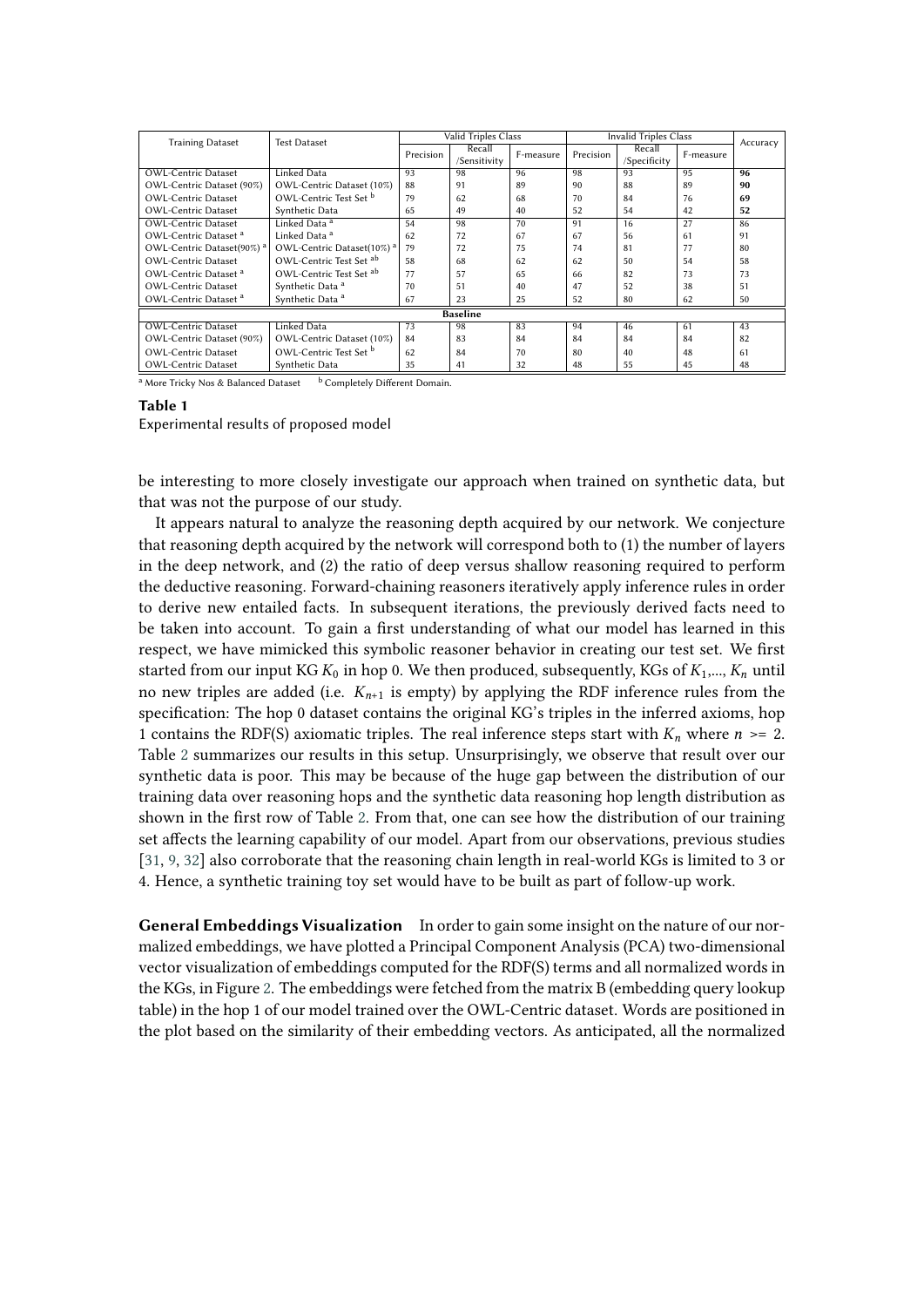| Dataset                   | Hop 1 |      | Hop 2 |                                          | Hop 3 |    | Hop 4                    |                                | Hop 5                    |      | Hop 6    |                               | Hop 7 |        | Hop 8 |                          | Hop 9 |       | Hop10                    |                          |
|---------------------------|-------|------|-------|------------------------------------------|-------|----|--------------------------|--------------------------------|--------------------------|------|----------|-------------------------------|-------|--------|-------|--------------------------|-------|-------|--------------------------|--------------------------|
|                           | F%    | D%   | F%    | D%                                       | F%    | D% | F%                       | D%                             | F%                       | D%   | F%       | D%                            | F%    | D%     | F%    | D%                       | F%    | D%    | F%                       | D%                       |
| OWL-Centric <sup>a</sup>  |       | 8    |       | 67                                       | ۰     | 24 | $\overline{\phantom{a}}$ |                                | $\overline{\phantom{a}}$ | ۰    | <b>1</b> |                               |       | $\sim$ | ۰     | $\overline{\phantom{0}}$ |       |       | $\overline{\phantom{0}}$ | $\overline{\phantom{a}}$ |
| OWL-Centric <sup>b</sup>  | 42    |      | 78    | 64                                       | 44    | 30 |                          |                                | $\overline{\phantom{a}}$ | ۰    |          |                               |       | $\sim$ |       | $\sim$                   |       |       | $\overline{\phantom{0}}$ | ۰                        |
| Linked Data <sup>c</sup>  | 88    | 31   | 93    | 50                                       | 86    | 19 |                          | $\overline{\phantom{a}}$       | $\overline{\phantom{a}}$ | ۰    |          |                               |       |        |       | $\overline{\phantom{0}}$ |       |       | $\overline{\phantom{0}}$ |                          |
| Linked Data <sup>d</sup>  | 86    | 34   | 93    | 46                                       | 88    | 20 | -                        | ۰                              | $\overline{\phantom{a}}$ | ۰    | -        |                               |       | -      |       | $\overline{\phantom{0}}$ | -     |       | $\overline{\phantom{0}}$ | ۰                        |
| Synthetic                 | 38    | 0.03 | 44    | 1.42                                     | 32    |    | 33                       | .56                            | 33                       | 3.09 | 33       | 6.03                          | 33    | 11.46  | 31    | 20.48                    | 31    | 31.25 | 28                       | 23.65%                   |
| <sup>a</sup> Training set |       |      |       | <sup>b</sup> Completely different domain |       |    |                          | <sup>c</sup> LemonUby Ontology |                          |      |          | <sup>d</sup> Agrovoc Ontology |       |        |       |                          |       |       |                          |                          |

| DТ<br>٠ |  |
|---------|--|
|---------|--|

<span id="page-9-0"></span>F-measure and Data Distribution over each reasoning hop



<span id="page-9-1"></span>**Figure 2:** PCA projection of embeddings for the vocabulary

words tend to form one cluster as opposed to multiple ones. The PCA projection illustrates the ability of our model to automatically organize RDF(S) concepts and learn implicitly the relationships between them. For instance, *rdfs:domain* and *rdfs:range* have been located very close together and far from normalized entities. *rdf:subject*, *rdf:predicate* and *rdf:object* vectors are very similar, and the same for *rdf:seeAlso* and *rdf:isDefinedBy*. Likewise, *rdfs:container*, *rdf:bag*, *rdf:seq*, and *rdf:alt* are in the vicinity of each other. *rdf:langstring* is the only RDF(S) entity which is inside the normalized entities cluster. We believe that it is because *rdf:langString*'s domain and range is string and consequently it has mainly co-occurred with normalized instances in the KGs. Another possible reason for this is its low frequency in our data.

## **5. Conclusions and Future Work**

We have demonstrated that a deep learning architecture based on memory networks and preembedding normalization is capable of learning how to perform deductive reason over previously unseen RDF KGs with high accuracy. We believe that we have thus provided the first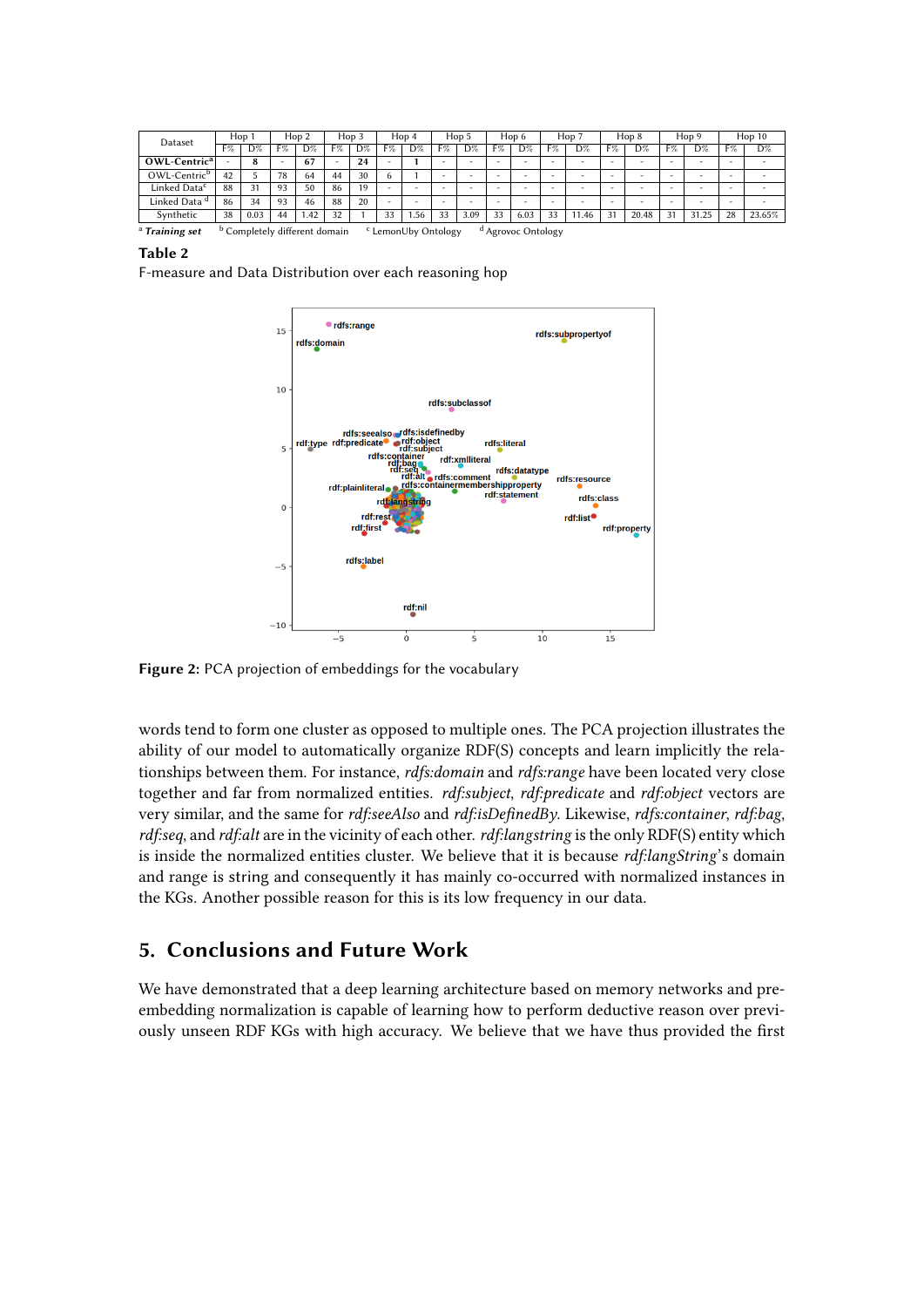deep learning approach that is capable of high accuracy RDF deductive reasoning over previously unseen KGs. Normalization appears to be a critical component for high performance of our system. We plan to investigate its scalability and to adapt it to other, more complex, logics.

### **6. Acknowledgements**

This work was supported by the Air Force Office of Scientific Research under award number FA9550-18-1-0386 and by the National Science Foundation (NSF) under award OIA-2033521 "KnowWhereGraph: Enriching and Linking Cross-Domain Knowledge Graphs using Spatially-Explicit AI Technologies."

#### **References**

- <span id="page-10-11"></span>[1] B. Makni, J. Hendler, Deep Learning for Noise-tolerant RDFS Reasoning, Ph.D. thesis, Rensselaer Polytechnic Institute, 2018.
- <span id="page-10-0"></span>[2] S. Riedel, L. Yao, A. McCallum, B. M. Marlin, Relation extraction with matrix factorization and universal schemas, in: Proceedings of the 2013 Conference of the North American Chapter of the Association for Computational Linguistics: Human Language Technologies, 2013, pp. 74–84.
- <span id="page-10-1"></span>[3] R. Socher, D. Chen, C. D. Manning, A. Ng, Reasoning with neural tensor networks for knowledge base completion, in: Advances in neural information processing systems, 2013, pp. 926–934.
- <span id="page-10-2"></span>[4] B. Yang, W.-t. Yih, X. He, J. Gao, L. Deng, Embedding entities and relations for learning and inference in knowledge bases, arXiv preprint arXiv:1412.6575 (2014).
- <span id="page-10-3"></span>[5] K. Toutanova, D. Chen, P. Pantel, H. Poon, P. Choudhury, M. Gamon, Representing text for joint embedding of text and knowledge bases, in: Proceedings of the 2015 Conference on Empirical Methods in Natural Language Processing, 2015, pp. 1499–1509.
- <span id="page-10-4"></span>[6] T. Trouillon, J. Welbl, S. Riedel, É. Gaussier, G. Bouchard, Complex embeddings for simple link prediction, in: International Conference on Machine Learning, 2016, pp. 2071–2080.
- <span id="page-10-5"></span>[7] B. Peng, Z. Lu, H. Li, K.-F. Wong, Towards neural network-based reasoning, arXiv preprint arXiv:1508.05508 (2015).
- <span id="page-10-6"></span>[8] R. Das, A. Neelakantan, D. Belanger, A. McCallum, Chains of reasoning over entities, relations, and text using recurrent neural networks, arXiv preprint arXiv:1607.01426 (2016).
- <span id="page-10-7"></span>[9] T. Rocktäschel, S. Riedel, End-to-end differentiable proving, in: Advances in Neural Information Processing Systems, 2017, pp. 3788–3800.
- <span id="page-10-8"></span>[10] W. Ling, T. Luís, L. Marujo, R. F. Astudillo, S. Amir, C. Dyer, A. W. Black, I. Trancoso, Finding function in form: Compositional character models for open vocabulary word representation, arXiv preprint arXiv:1508.02096 (2015).
- <span id="page-10-9"></span>[11] T. Kudo, Subword regularization: Improving neural network translation models with multiple subword candidates, arXiv preprint arXiv:1804.10959 (2018).
- <span id="page-10-10"></span>[12] R. Sennrich, B. Haddow, A. Birch, Neural machine translation of rare words with subword units, arXiv preprint arXiv:1508.07909 (2015).